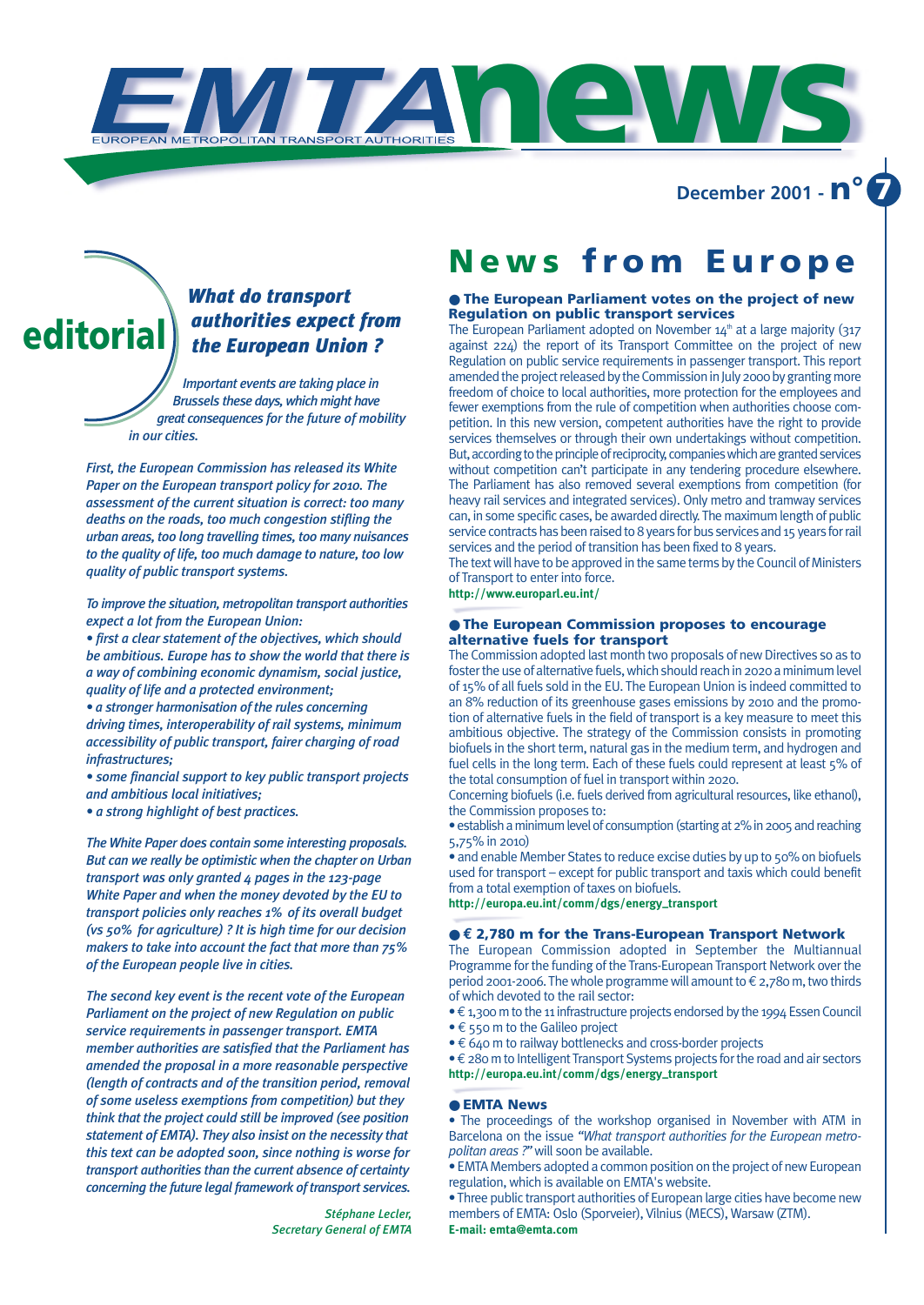## **News from the cities**

## ● **More night services in Barcelona**

Addressing a strong demand of the population, ATM, the public transport authority of the metropolitan area of Barcelona, has approved the introduction of new night bus services, that complement the already existing network in Barcelona and surrounding municipalities, called "Nitbús". This project consists in harmonising the closing period of all heavy and light rail services in the metropolitan area at midnight, and to replace them during the night by 17 bus routes. These bus services, which are part of the Integrated Fare System designed by ATM, have a frequency of at least one service per hour and per direction and all start at Plaça de Catalunya in the centre of Barcelona.

**http://www.atm-transmet.es**

## ● **New services for public transport users in Frankfurt • new concept of night bus services**

VGF, the operating company of public transport networks in Frankfurt, has reshaped the night bus services in the Frankfurt metropolitan area. 8 routes are now operated on Friday and Saturday nights (as well as for other special occasions such as New Year's Eve). All buses leave every half hour between 1.30 and 3.30 from a single stop (Konstablerwache) in the city centre so as to provide easy connections.

Since July, night buses can be used with normal public transport tickets and passes and some new services are provided:

• after 8 p.m., anyone can get off the bus outside the official stops. One just has to inform the bus driver of the wished place;

• night bus and taxi: it is possible to ask the night bus driver while getting on the bus to book a taxi which will wait for the passenger at a given stop.

## **• car-sharing and public transport hand in hand**

Car-sharing is an alternative to the ownership of a private car. It is both cheaper since the fixed costs of owning a car are shared between several people and more convenient since one only has the car at one's disposal when one really needs it.

Frankfurt public transport users with a yearly RMV pass have had access to car-sharing at cheap conditions since April 2000. They can benefit from reduced fares both for the "entrance fees" to the system (membership of the car-sharing organisation) and for the costs of renting the vehicle. Cars must be booked in advance by telephone or via the internet, and can be borrowed from 11 stations in the Frankfurt metropolitan area (3 more will soon be available).

This special offer is the result of a co-operation between the regional transport authority RMV, the Frankfurt public transport operating company, and the Stadtmobil Rhein-Main carsharing company. **http://www.rmv.de**

## ● **More services and cheaper fares for London river services**

The Mayor of London decided last May to cut fares of river services by  $1/3$  for passengers with a valid One Day (or longer) Travelcard. This initiative is part of a broader strategy aimed at putting the river Thames at the heart of a modern transport system for the British capital. This policy is carried out by London River Services (LRS), which is part of Transport for London. LRS's duty is to own and maintain river piers, determine the consistency and the level of fares of river services, and lastly award licences to companies wishing to operate such services. More than 10 routes are currently operated by several companies. River services are operated on a commercial basis and don't receive financial support from LRS, which charges boat operators for accessing its piers.

**http://www.transportforlondon.gov.uk**

## ● **Towards more competition in public transport in the Netherlands**

The Passenger Transport Act 2000 has set up a new institutional framework for public transport services in the country. The purpose of this reform is to attract more customers at a lower cost for public money. This will be achieved through tendering of urban and regional transport services by the 35 local transport authorities created in 1998. In a first step (2003), at least 35% of the turnover of urban and regional transport will have to be tendered. An evaluation will be carried out in 2004 by the Ministry of Transport and if the results are positive, the process will go on, with the aim of having tendered 100% of urban and regional transport services by 2006.

**http://www.minvenw.nl**

## ● **Helsinki: introduction of the Smart Card**

The introduction of the new Contactless Smart Cards for public transport began in the Helsinki metropolitan area in October. The first passengers received their cards in the post after filling out an application form and paying the card fee. Then they had to go to one of numerous card loading points and pay for whatever travel period they wanted, from 14 to 366 days. It will also soon be possible to load "ready cash" into the card and use it to pay for fares.

Card reader units have been installed on all the region's 1,700 buses, over a hundred trams and the same number of trains, and at all 16 metro stations and  $\Delta$  local ferry terminals.

The aim is to attract 15,000 Smart Card users before the end of the year 2001. These users will test how well the whole system works.

Before the Smart Card is put into wider circulation, over 4,000 people working with the system must complete their Smart Card training so as to be able to use the system correctly and deal with any problems that may arise. Adequate customer support also has to be arranged

The aim is to have several hundred thousand Smart Cards in circulation by the end of 2002. That means distributing some 30,000 new cards a month, mostly by mail.

Next year will be a transition stage during which the present cardboard tickets and the new Smart Cards will be used side by side, after which the Smart Card will be used for over a million journeys a day in the Helsinki metropolitan area.

The whole Smart Card system will finally be handed over by the suppliers to the transport authorities next year. The main supplier is Eterra Oy and the Smart Card is a Buscom card made by GEMplus.

**http://www.ytv.fi**

## ● **Paris: introduction of electronic ticketing**

The electronic, contactless, smartcard system called NAVIGO, which will replace the current magnetic tickets used on all public transport systems of the Ile-de-France region (11 million inhabitants), was first introduced in October.

This new ticketing system will enable:

• to provide users with an easier, smoother and more reliable process thanks to the absence of contact,

• to increase the capacity of storage of data thanks to its microcheap,

• to raise the loyalty of public transport customers thanks to the development of targeted marketing tools linked to the personalisation of tickets.

The generalisation of NAVIGO will be staggered over a three-year period, so as to equip the whole fleet of vehicles with the necessary devices of control (about 7,500 buses !) and to check that the new product is accepted by users. The first stage (2001 and 2002), during which all heavy and light rail stations will be equipped with the NAVIGO control devices, will concern about 1 million travellers with yearly passes (owners of the yearly Integrale pass and of the Imagine"R" yearly pass for students and school children). The second stage (2003), during which all the buses will be equipped, will concern all the owners of the weekly and monthly carte Orange passes (2,5 million people). **www.stif-idf.fr**

## ● **Improved accessibility to public transport for disabled and blind people in Prague**

In co-operation with ROPID, Prague public transport authority, and the Union of the Disabled of the Czech Republic, the operator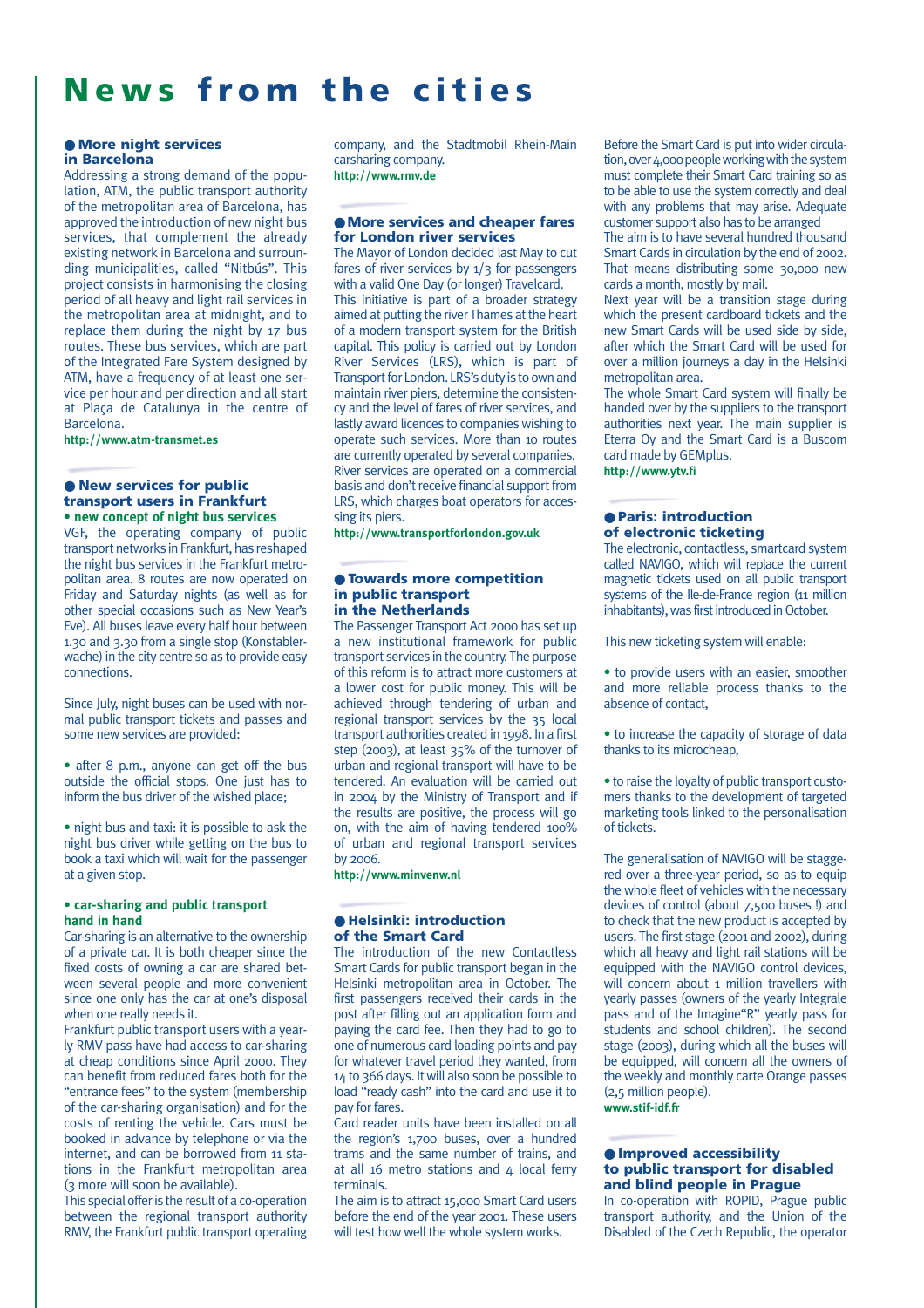Prague Public Transit Co.Inc (DP) and 11 private bus operators are gradually improving the accessibility of public transport networks of the Czech capital city, with a special focus on the needs of blind people.

#### **• metro**

22 out of the existing 50 stations provide easy access to platforms. A specific solution has been developed in the Rajská zahrada (line B) station, with platforms at different height levels for each direction. Concerning blind people, orientation in 40 stations is made easier by special acoustic beacons informing them of the entrance to the passenger processing area. Handrails at stations can also be equipped with information in Braille.

## **• tramways and buses**

Between 1996 and 2001, all vehicles were equipped with special receivers, enabling blind people to activate an external announcement informing them about the route number and destination of the approaching tram. The same equipment gives the driver an acoustic information of the intention of a blind passenger to get on the vehicle.

Automatic announcement of stops onboard vehicles helps passengers to orientate themselves along the route.

Low-floor trams were first introduced in 1996, with a ramp at the second door enabling access of a wheelchair, which then has a reserved position onboard. Lastly, specific types of platforms are designed at selected stops so as to enable easy access to vehicles.

In 2000, Prague Public Transit Co. Inc. had 175 low-floor buses. Apart from regular routes, the company operates two special bus routes designed for people with impaired mobility, connecting four suburban housing estates with the city centre. These routes are operated by four modified buses equipped with hydraulic elevated platforms to load wheelchairs. Each bus has a driver and a ramp assistant. **http://www.dp-praha.cz**

## ● **Berlin : Park and Ride information available on the internet**

The metropolitan region of Berlin-Brandenburg had only 8,300 Park and Ride (P+R) lots available in 1998, much less than other large metropolitan regions. That's why VBB, the public transport authority of Berlin and Brandenburg is developing a comprehensive policy to improve the situation.

Given that information is a key tool to increase the awareness about P+R and that more and more people use the internet, VBB's website now provides some detailed information about all the P+R facilities of the region: precise location, number of parking lots, opening times, cost of parking, description of public transport services nearby and their frequency, etc.

This new service is the result of a project of cooperation between VBB and the German car maker BMW, whose website parkinfo.com displays some information about car parks in all the German cities.

**http://www.vbbonline.de**

## **Analysis**

**Should the public transport authority have a role as far as marketing is concerned ? What future for the brand of the former single operating company ? Presentation of the case of Stockholm.**

**SL, which used to be the name of the single public transport operating company in Stockholm before the development of tendering procedures, is probably one of the most well-known brands in Stockholm and has during a long time been built up to what it is today. A brand is only partly formed by its graphical design and its expression in different forms of mass communication. The strength of a brand is to an even greater extent determined by the way in which the company and its representatives act in their relationship with customers.**

**SL co-operates with five large traffic contractors within the different modes of transport. Since they now are the ones that to a large extent meet the customers, their behaviour influences SL's brand to a large degree. That is why a project was launched in 2000 so as to clarify the relationships between SL and its contractors.**

## • Responsibility for the entire journey, reliability and simplicity

During the work to establish a new foundation for SL's brand, several alternative strategies have been evaluated. It was eventually decided that SL is to be the primary brand of public transport in the Stockholm metropolitan area, with strategic and public responsibility. SL's mission is to be the guarantor of co-ordination and continuity. The contractors are to be secondary trademarks with operational/customer responsibility.

Stockholm residents should know that SL takes the responsibility for the entire trip and feel that all parts of the traffic system are simple and reliable.

#### • Five contractors who co-operate with SL

Everyone contributes to the shaping of the overall picture of public transport in the Stockholm region. It is important that the cooperation with the contractors is a true partnership, also in the brand issue, to ensure that Stockholm residents receive a clear-cut picture of SL.

Five companies operate services through contracts with SL:

• Busslink, a Swedish company which stems from the former SL Buss and which operates more than half of all SL's bus services.

• Citypendeln, owned by the French operating company Keolis, which is responsible for the commuter train services in the county of Stockholm.

• Connex Tunnelbanan, the company in charge of operating the metro, which is owned by the French company Connex.

• Linjebuss, owned by Connex, is responsible for bus services.

• Swebus, owned by the Norwegian company Concordia, which operates bus services for SL.

#### • What should SL stand for ?

Increased travelling by public transport is one of the objectives of SL's strategic plan. An additional 100,000 travellers on an ordinary weekday and a higher share of more satisfied and highly frequent travellers is the goal. In order to reach new customers and satisfy their needs, a number of important projects have been initiated. The first part of the projects aims at clarifying SL's role as traffic authority

and SL's relationships to the contractors. The goal is to make things easier for the customer. SL is to be the primary brand while the trademarks of the contractors are to be secondary.

#### *More communication for regional trunk lines*

SL is going to sharpen the marketing of the comfortable and fast regional trunk lines to provide potential travellers with more knowledge about these services and the comfort they offer.

## *Disturbance information – how will customer know what is happening ?*

SL and SL's contractors are working together on this issue. A plan has been laid out for systematic improvements over the next few years.

## *Customer contract – what does SLpromise the traveller ?*

The Travel Warranty, to compensate for taking a taxi in larger disturbance situations, is a large and important part of a customer contract. The purpose of the customer contract is among other things to ensure that SL's customers have correct expectations regarding their SL trip.

*New price structure – how much should it cost ?* SL is preparing a fare structure that should stimulate demand and secure earnings. The starting point for this project is that a new ticket system based on contactless cards will be introduced by 2003.

## *Incentives – how should the contractors be compensated ?*

SL has chosen a step-wise method to develop the traffic agreements into incentive agreements in which also other variables than operated traffic will decide the amount of compensation to the contractor.

Great importance has been attached to coordination between the different projects. The common denominator for the projects is that they all deal with the issue of focusing on the needs of the traveller. Ultimately, they are about SL now taking the decisive step from a production-oriented organisation to a customer-oriented way of working.

**http://www.sl.se**